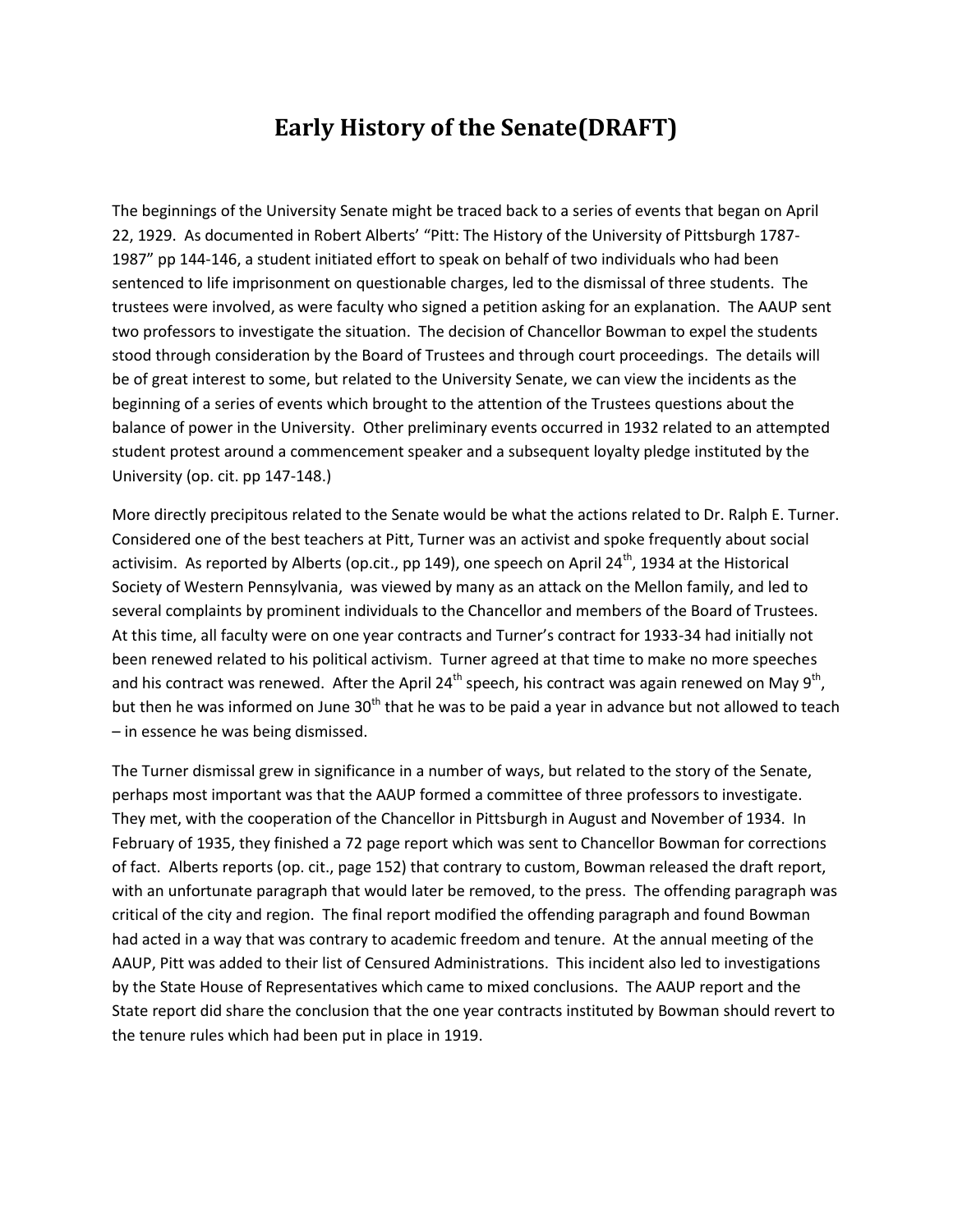From 1935 through 1938, there were additional issues that surrounded the chancellor related to athletics – this being the era of Jock Sutherland. While these incidents surely set the tone for what was to follow, we leave their discussion out as it is well covered by Alberts (op cit. pp 157-168.

On March 20<sup>th</sup>, 1939, Bowman and Rufus Fitzgerald, Provost of the University, met to discuss and upcoming Trustees meeting. (op.cit., 170-171) The Chancellor was prepared to have the administration of the University reviewed, but he was also planning at resigning. One can only imagine the growing pressure that led to this decision. Fitzgerald approached members of the Board who convinced Bowman to attend the meeting. The result of the meeting was the formation of a committee to study the administration of the University and report to the board. The committee met and interviewed numerous members of the community beginning just two days later on March 22<sup>nd</sup> and concluding on May 9<sup>th</sup> with an interview of Provost Fitzgerald. On September 5<sup>th</sup>, George Clapp – a wealthy alumnus, gave Chancellor Bowman a preview of what would be reported to the Trustees in 10 days. On September 15<sup>th</sup>, meeting at the Duquesne Club, the Board was read the 49 page report which while beginning with praise for the chancellor's accomplishments, concluded that changes were needed in the administration of the University. While there were numerous contributing events during the decade, and while there were numerous recommendations moving forward, three reported by Alberts merit our attention here. The recommendations included:

- *the chancellor reorganize the University offices to achieve a better distribution of work and responsibility and promote understanding of school aims among deans and faculty members;. . .*
- *a University council of faculty members be established for the expression of faculty advice on educational policies and procedures;*
- *a code of tenure be drawn up "representative of the principles and practices in force at institutions which have had successful experience with codes of tenure"; (op. cit. pp 175-178)*

Bowman reacted very strongly to the report defending himself. None-the-less, the trustees prevailed and while Bowman stayed Chancellor until 1945, the Board approved the following motion on June 17<sup>th</sup>, 1941:

*BE IT RESOLVED, that the Board of Trustees approves the recommendations of the Temporary Council, authorized on February 6, 1940, for a University Senate. In this action, however, the Trustees stipulate that the present Committee on Athletic Policy and the present Committee on Student Publications are to continue without change in personnel by the Senate. It is further stipulated that fifty per cent of those eligible to membership in the University Senate shall constitute a quorum. Finally, the recommendations are approved with the understanding that in whole or in part they may be discontinued by the Board of Trustees or by the Executive Committee at any meeting of either body.*

Senate documents, which include the above abstract from the minutes of the Board of Trustees, also include minutes of what appears to be the first meeting the University Senate approved by the board of trustees.